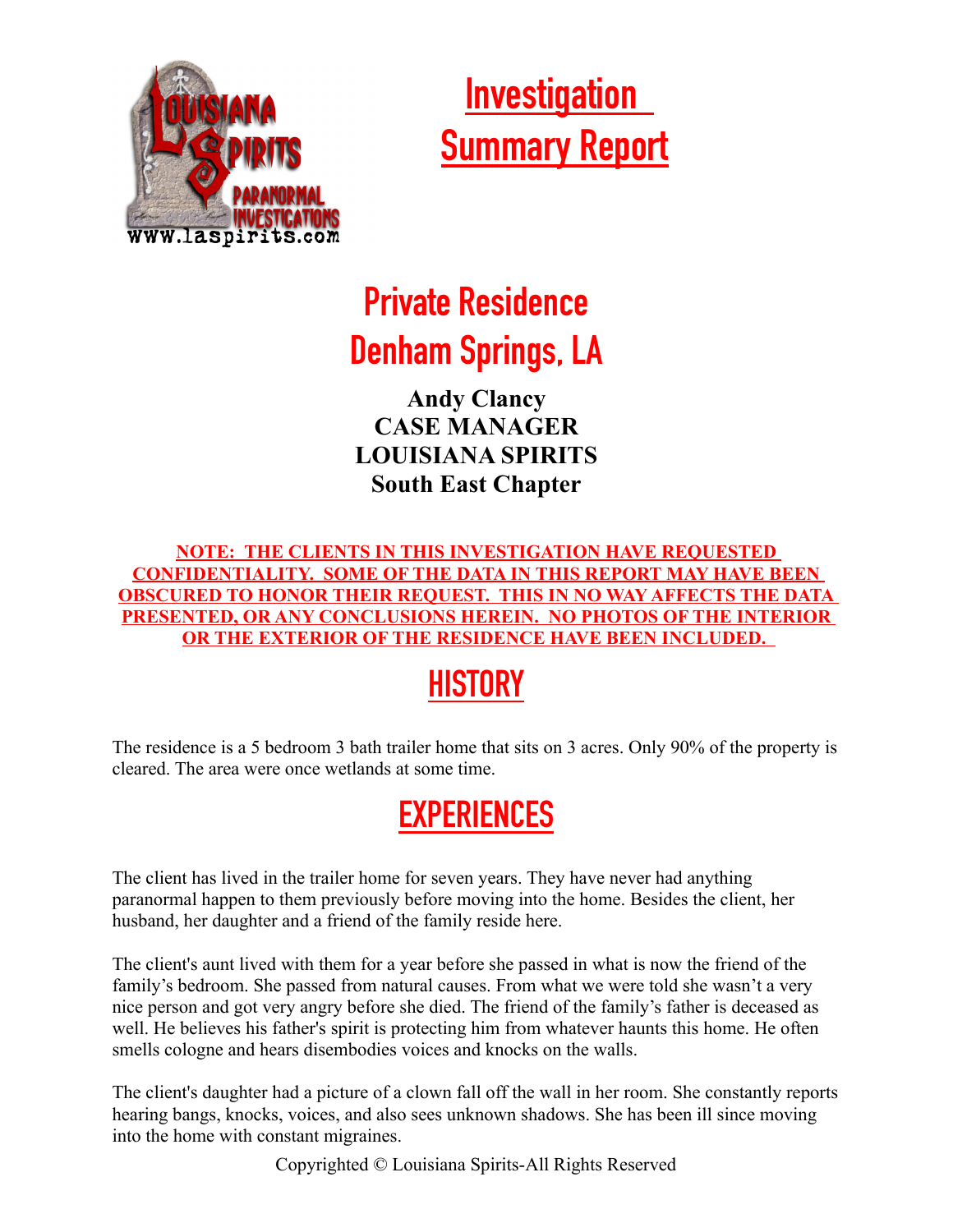The client has seen shadows, heard knocks and bangs, perfume type smells. She, like her daughter, has also been having health issues. Client's husband has become very moody and mean since living there.

Terri Kilpatrick went ahead and anointed the home with sage and blessed it previous to the investigation. Husband got really mean and moody and wanted nothing to do with it.

-Clients mother died in March 2009

- -The aunt died in July 2009.
- -The activity started after the aunt passed.

### **INVESTIGATION**

#### DATE OF INVESTIGATION: November 1, 2013

#### PARTICIPANTS: ANDY CLANCY, TERRI KILPATRICK, ALEX TINSLEY, ROBERT **HOBBS**

EQUIPMENT: DVR system and IR cameras, full spectrum digital camera, night vision camera, para-scope, K II meters, ambient thermometers, laser thermometer, 822A EMF meters, TASCAM DR-08 audio recorder, digital recorders, P-SB7 spirit box, full spectrum illuminator, army men (trigger objects), phono pod, Tri-Field EMF meter, full spectrum/IR digital video camera and tri pod, green laser grid and red laser grid, Ovilus X.

#### **INVESTIGATION:**

At the beginning of the investigation there were no unusual EMF spikes in the home. Just your normal high-level readings near the breaker box. No unusual cold spots, except in one room of the trailer home. As the night went on, EMF spikes and cold spots were detected in various rooms. We did detect a few inexplainable shadows using our laser grid later in the night.

Terri Kilpatrick and myself did take a stroll outdoors near the tree line to see what we could pick up as well. We had a few experiences there also. We caught a handful of EVPs via spirit box and our digital recorders. Some of native american voices and war screams(outdoors).

Most significantly, we caught a strange apparition on Terri Kilpatrick's Full spectrum digital video camera, and all of our investigators were accounted for.

### **PERSONAL EXPERIENCES**

#### ANDY CLANCY, TERRI KILPATRICK, ALEX TINSLEY, ROBERT HOBBS

While investigating the friends room, we heard knocks and bangs and later we smelled what is believed to be his fathers cologne after the Ovilus X was used. On our recording devices, Terri Kilpatrick caught voices and the bangs and knocks we all heard. Terri also felt like someone was